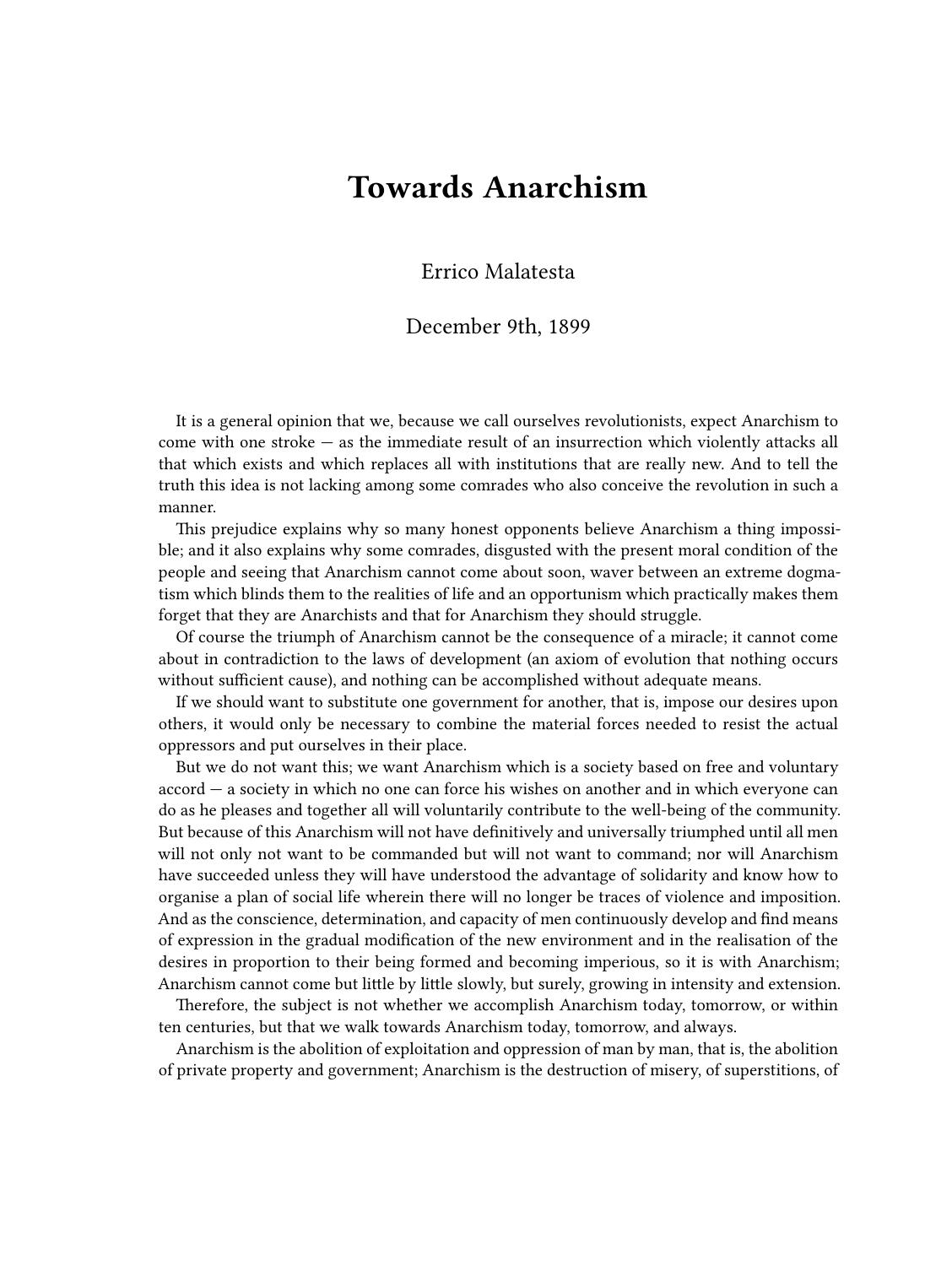hatred. Therefore, every blow given to the institutions of private property and to the government, every exaltation of the conscience of man, every disruption of the present conditions, every lie unmasked, every part of human activity taken away from the control of the authorities, every augmentation of the spirit of solidarity and initiative, is a step towards Anarchism.

The problem lies in knowing how to choose the road that really approaches the realisation of the ideal and in not confusing the real progress with hypocritical reforms. For with the pretext of obtaining immediate ameliorations these false reforms tend to distract the masses from the struggle against authority and capitalism; they serve to paralyse their actions and make them hope that something can be attained through the kindness of the exploiters and governments. The problem lies in knowing how to use the little power we have — that we go on achieving, in the most economical way, more prestige for our goal.

There is in every country a government which, with brutal force, imposes its laws on all; it compels all to be subjected to exploitation and to maintain, whether they like it or not, the existing institutions. It forbids the minority groups to actuate their ideas, and prevents the social organisations in general from modifying themselves according to, and with, the modifications of public opinion. The normal peaceful course of evolution is arrested by violence, and thus with violence it is necessary to reopen that course. It is for this reason that we want a violent revolution today; and we shall want it always  $-$  so long as man is subject to the imposition of things contrary to his natural desires. Take away the governmental violence and ours would have no reason to exist.

We cannot as yet overthrow the prevailing government; perhaps tomorrow from the ruins of the present government we cannot prevent the arising of another similar one. But this does not hinder us, nor will it tomorrow, from resisting whatever form of authority — refusing always to submit to its laws whenever possible, and constantly using force to oppose force.

Every weakening of whatever kind of authority, each accession of liberty will be a progress towards Anarchism; always it should be conquered — never asked for; always it should serve to give us greater strength in the struggle; always it should make us consider the state as an enemy with whom we should never make peace; always it should make us remember well that the decrease of the ills produced by the government consists in the decrease of its attributions and powers, and the resulting terms should be determined not by those who governed but by those were governed. By government we mean any person or group of persons in the state, country, community, or association who has the right to make laws and inflict them upon those who do not want them.

We cannot as yet abolish private property; we cannot regulate the means of production which is necessary to work freely; perhaps we shall not be able to do so in the next insurrectional movement. But this does not prevent us now, or will it in the future, from continually opposing capitalism or any other form of despotism. And each victory, however small, gained by the workers against their exploiters, each decrease of profit, every bit of wealth taken from the individual owners and put at the disposal of all, shall be a progress — a forward step towards Anarchism. Always it should serve to enlarge the claims of the workers and to intensify the struggle; always it should be accepted as a victory over an enemy and not as a concession for which we should be thankful; always we should remain firm in our resolution to take with force, as soon as it will be possible, those means which the private owners, protected by the government, have stolen from the workers.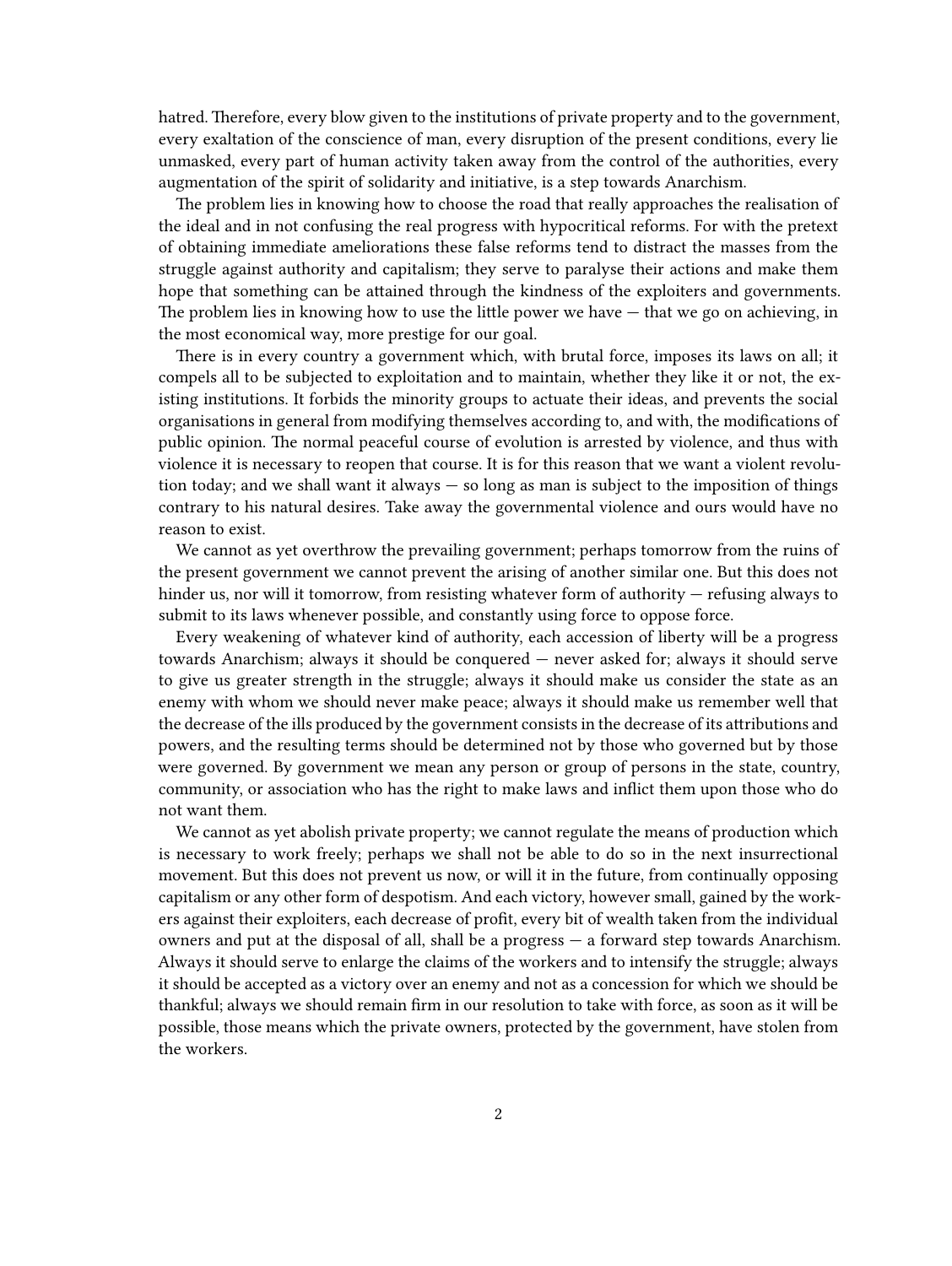The right of force having disappeared, the means of production being placed under the management of whoever wants to produce, the result must be the fruit of a peaceful evolution.

Anarchism could not be, nor would it ever be if not for these few who want it and want it only in those things they can accomplish without the co-operation of the non-anarchists. This does not necessarily mean that the ideal of Anarchism will make little or no progress, for little by little its ideas will extend to more men and more things until it will have embraced all mankind and all life's manifestations.

Having overthrown the government and all the existing dangerous institutions which with force it defends, having conquered complete freedom for all and with it the means of regulating labour without which liberty would be a lie, and while we are struggling to arrive at this point, we do not intend to destroy those things which we little by little will reconstruct.

For example, there functions in the present society the service of supplying food. This is being done badly, chaotically, with great waste of energy and material and with capitalist interests in view; but after all, one way or another we must eat. It would be absurd to want to disorganise the system of producing and distributing food unless we could substitute for it something better and more just.

There exists a postal service. We have thousands of criticisms to make, but in the meantime we use it to send our letters, and shall continue to use it, suffering all its faults, until we shall be able to correct or replace it.

There are schools, but how badly they function. But because of this we do not allow our children to remain in ignorance — refusing their learning to read and write.

Meanwhile we wait and struggle for a time when we shall be able to organise a system of model schools to accommodate all.

From this we can see that, to arrive at Anarchism, material force is not the only thing to make a revolution; it is essential that the workers, grouped according to the various branches of production, place themselves in a position that will insure the proper functioning of their social life — without the aid or need of capitalists or governments.

And we see also that the Anarchist ideals are far from being in contradiction, as the "scientific socialists" claim, to the laws of evolution as proved by science; they are a conception which fits these laws perfectly; they are the experimental system brought from the field of research to that of social realisation.